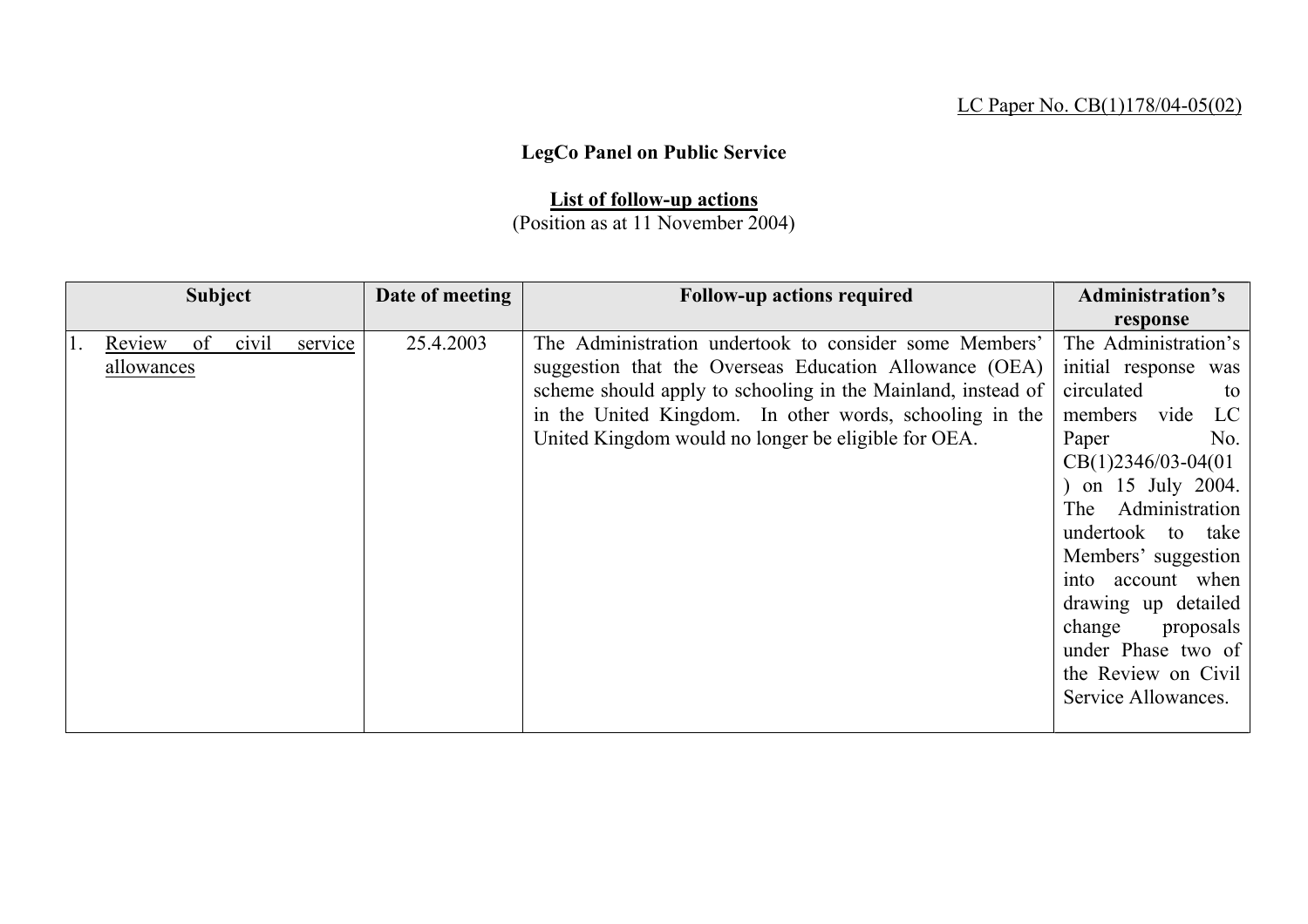| Subject                                                                       |                  | Date of meeting | <b>Follow-up actions required</b>                                                                                                                                                                                                                                                                                                                                                                                                                                                                                   | <b>Administration's</b>                                                                                                                                                                                                                                                           |
|-------------------------------------------------------------------------------|------------------|-----------------|---------------------------------------------------------------------------------------------------------------------------------------------------------------------------------------------------------------------------------------------------------------------------------------------------------------------------------------------------------------------------------------------------------------------------------------------------------------------------------------------------------------------|-----------------------------------------------------------------------------------------------------------------------------------------------------------------------------------------------------------------------------------------------------------------------------------|
|                                                                               |                  |                 |                                                                                                                                                                                                                                                                                                                                                                                                                                                                                                                     | response                                                                                                                                                                                                                                                                          |
| 2.<br>Employment<br>service contract staff                                    | non-civil<br>of  | 19.4.2004       | On the existing arrangement for Heads of Departments to<br>employ non-civil service contract (NCSC) staff, the<br>Administration undertook to take the following actions:                                                                                                                                                                                                                                                                                                                                           | The Administration's<br>initial response was<br>circulated<br>to<br>members vide<br>LC                                                                                                                                                                                            |
|                                                                               |                  |                 | To examine whether any NCSC staff was employed to<br>(a)<br>take up the duties of civil service posts and if yes, to<br>provide details of the posts concerned with a breakdown<br>by departments; and                                                                                                                                                                                                                                                                                                              | Paper<br>No.<br>$CB(1)1813/03-04(01)$<br>) on 13 May 2004.<br>Further information<br>on items (a) and (b)                                                                                                                                                                         |
|                                                                               |                  |                 | To provide information on how long the posts being<br>(b)<br>occupied by NCSC staff had been occupied by such<br>staff, and if some of the posts had been occupied by<br>NCSC staff for several years, to provide justifications for<br>filling the posts by NCSC staff instead of civil servants.                                                                                                                                                                                                                  | provided<br>the<br>by<br>Administration<br>was<br>circulated<br>to<br>members vide<br>LC<br>Paper<br>No.<br>$CB(1)93/04-05(01)$<br>on 21 October 2004.                                                                                                                            |
| 3.<br>Policy<br>acceptance of post-retirement<br>employment by civil servants | governing<br>the | 17.5.2004       | The Administration undertook to review the existing<br>(a)<br>post-retirement employment mechanism, covering the<br>following aspects, and to complete the review by end of<br>2004:<br>To examine whether the length of the six-month<br>(i)<br>sanitization period was appropriate and to make<br>reference to overseas practices in this aspect; to<br>consider members' views, as follows:<br>The sanitization period for retired directorate<br>officers should be lengthened, e.g. two or three<br>years; and | The Administration's<br>initial response was<br>circulated<br>to<br>members vide<br>LC<br>No.<br>Paper<br>$CB(1)2346/03-04(01)$<br>) on 15 July 2004.<br>Administration<br>The<br>proposes to update<br>the Panel<br>the<br>on<br>of<br>the<br>progress<br>review of the existing |

• The sanitization period should be counted from post-retirement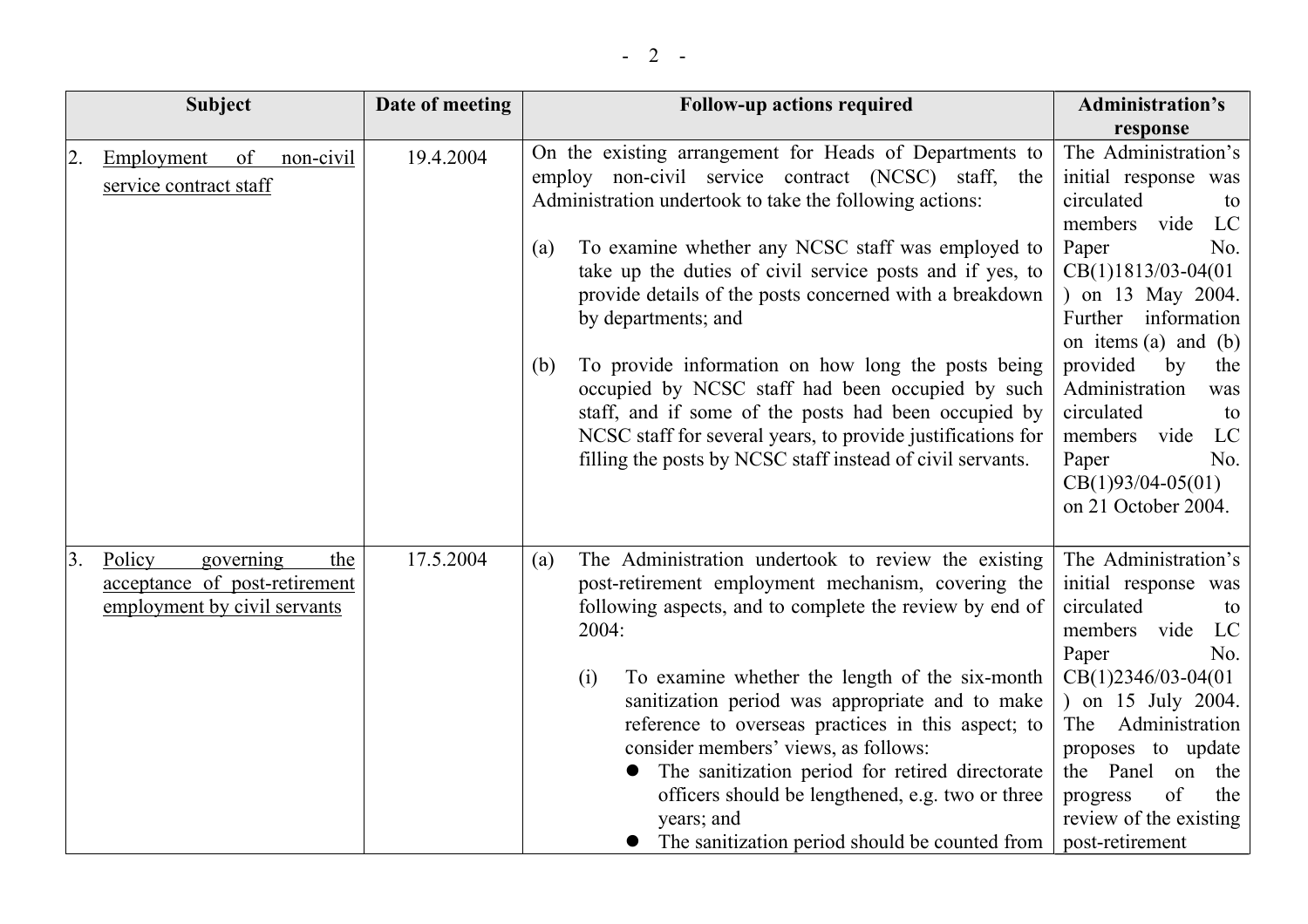| <b>Subject</b> | Date of meeting | <b>Follow-up actions required</b>                                                                                                                                                                                                                                                                                                                                                                             | <b>Administration's</b>                                                                                                                            |
|----------------|-----------------|---------------------------------------------------------------------------------------------------------------------------------------------------------------------------------------------------------------------------------------------------------------------------------------------------------------------------------------------------------------------------------------------------------------|----------------------------------------------------------------------------------------------------------------------------------------------------|
|                |                 |                                                                                                                                                                                                                                                                                                                                                                                                               | response                                                                                                                                           |
|                |                 | the date on which the retired officers left the<br>civil service, instead of the date of cessation of<br>active service. In other words, the officers<br>should not be allowed to take up any other<br>employment during the period of their<br>pre-retirement leave.                                                                                                                                         | mechanism<br>the<br>at<br>Panel<br>meeting<br>in<br>May 2005.<br>The<br>proposed<br>item<br>is<br>included in the list of<br>outstanding items for |
|                |                 | To examine how the transparency of the<br>(ii)<br>mechanism could be enhanced, taking into account<br>the need to strike a balance between the rights of<br>individual civil servants to pursue employment or<br>business after retirement on the one hand and the<br>public interests and the aspirations of the<br>community regarding the integrity and impartiality<br>of the civil service on the other. | discussion<br>by the<br>Panel.                                                                                                                     |
|                |                 | (iii) In connection with item (ii) above, to seek legal<br>advice on whether the disclosure of information<br>would infringe the privacy rights of the retired<br>officers concerned.                                                                                                                                                                                                                         |                                                                                                                                                    |
|                |                 | To consider whether more restrictions should be<br>(iv)<br>imposed on the post-retirement employment of<br>directorate officers.                                                                                                                                                                                                                                                                              |                                                                                                                                                    |
|                |                 | To consult the following parties on the review:<br>(v)<br>The Advisory Committee on Post-retirement<br>Employment;<br>Civil servants; and<br>The Department of Justice.                                                                                                                                                                                                                                       |                                                                                                                                                    |